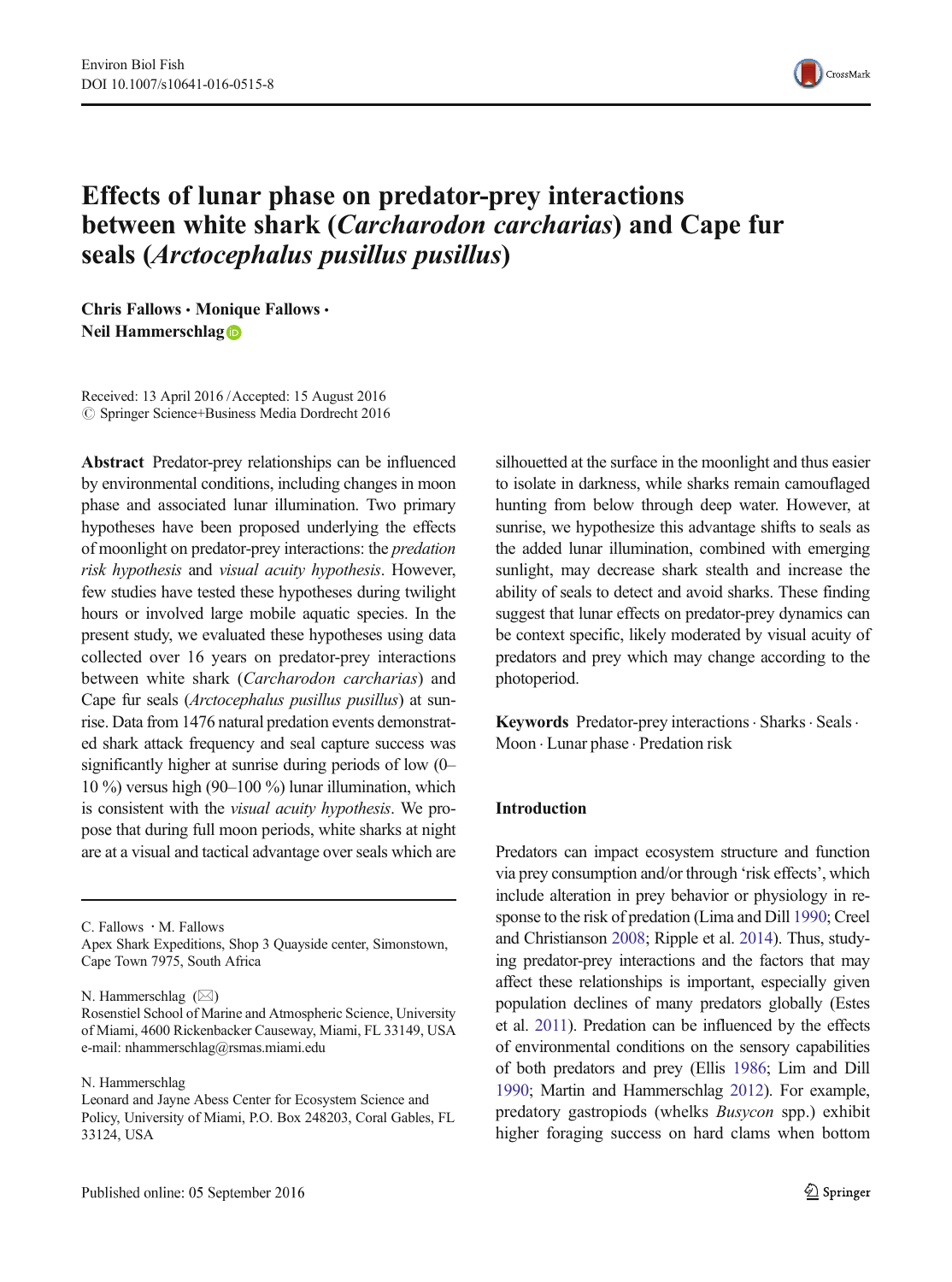roughness increases turbulent mixing of prey chemicals or disrupts prey abilities to detect and respond to predator odors (Ferner et al. [2009](#page-6-0)).

One environmental factor that can have an effect on predator-prey relationships is moon phase and the associated changes in lunar illumination due to the moon's orbit (Mougeot and Bretagnolle [2000;](#page-7-0) Penteriani et al. [2011](#page-7-0); Prugh and Golden [2014](#page-7-0)). The effects of lunar illumination on predation dynamics is believed to be most pronounced for visual species, because the amount of available moonlight may influence a predator's capability to visually detect and capture a prey and likewise, a prey's capability to visually detect and evade a predator (Kotler et al. [2002;](#page-6-0) Creel et al. [2008;](#page-6-0) Mukherjee et al. [2009](#page-7-0)). Two primary hypotheses have been proposed underlying the effects of moonlight on predatorprey interactions: the predation risk hypothesis and visual acuity hypothesis as outlined and modified from Prugh and Golden ([2014](#page-7-0)). The predation risk hypothesis predicts that increases in moonlight will enhance predation due to increases in the ability of visual predators to detect and capture prey. Whereas, the visual acuity hypothesis predicts that increases in moonlight will suppress predation due to increases in the ability of visual prey to detect and avoid predators. More recently, it has been proposed that habitat cover will modulate predation efficiency with increasing moonlight (i.e. habitat-mediated predation risk). Studies have reported mixed results for these hypotheses (e.g. Clarke [1983](#page-6-0); Kotler et al. [2010](#page-6-0); Penteriani et al. [2011](#page-7-0); Penteriani et al. [2013](#page-7-0)). Moreover, the majority have involved rodents in mesocosm or laboratory experiments (Daly et al. [1992](#page-6-0); Upham and Hafner [2013](#page-7-0); Busch and Burroni [2015](#page-6-0)). In contrast, there have been a lack of comparable studies involving mobile predators and prey in natural aquatic systems, likely due the inherent logistical and technological challenges of working with large species in these systems. Studies evaluating the effects of moonlight on predator-prey relationships have also predominantly focused on nocturnal periods (Mougeot and Bretagnolle [2000](#page-7-0); Penteriani et al. [2011](#page-7-0); Prugh and Golden [2014](#page-7-0)). However, few investigation of this kind have occurred during twilight hours (i.e., sunrise and sunset), although changes in lunar illumination during these low-light periods may also impact the detection capability of predators and prey.

White sharks (Carcharodon carcharias) are visual apex predators that frequently feed on visual prey, such as seals, across their global range (e.g., Klimley et al. [2001;](#page-6-0) Domeier et al. [2012](#page-6-0); Kock et al. [2013;](#page-6-0) Jewell et al. [2013;](#page-6-0) Towner et al. [2016\)](#page-7-0). Seal Island in False Bay, South Africa, provides a unique opportunity to study predator-prey interactions between white sharks and Cape fur seals (Arctocephalus pusillus pusillus). During winter months, white sharks patrol the waters around Seal Island, which are inhabited by over 60,000 Cape fur seals, to actively hunt seals when they enter and exit the water to and from foraging (Martin et al. [2005](#page-7-0), [2009;](#page-7-0) Fallows et al. [2012\)](#page-6-0). Predatory attacks average 6.7 per day, with up to 42 predations recorded on a single day (Hammerschlag et al. [2006\)](#page-6-0). Frequency and success rate of white shark attacks on seals is highest within two hours of sunrise and during low light levels when sharks are at a visual advantage over seals (Hammerschlag et al. [2006](#page-6-0)). White sharks have also been suggested to be capable of exploiting changes in sun direction and intensity to enhance predation through increasing their concealment and improving prey detection (Huveneeers et al. [2015](#page-6-0)). Therefore, it is plausible that changes in moon phase and associated moonlight could influence shark predation frequency and success at dawn. In the present study, we evaluated the predation risk hypothesis and visual acuity hypothesis at twilight in response to moon phase by comparing the frequency and success rate of white shark attacks on Cape fur seals within an hour of sunrise during periods of low  $(0-10\%)$  versus high (90–100 %) lunar illumination.

#### Methods

Predations by white sharks on cape fur seals were studied between 1998 and 2013 at Seal Island in False Bay, South Africa, following the methodology of Martin et al. ([2005](#page-7-0), [2009](#page-7-0)); Hammerschlag et al. [\(2006\)](#page-6-0) and Fallows et al. [\(2012\)](#page-6-0), which is provided in the following descriptions of the study site and predation event detection.

# Study site

Seal Island is an elongated rocky islet centred at latitude 34.1374°S, longitude 18.5825°E, with its south terminus facing the 25 km-wide mouth of False Bay. The underwater topography around the waters of Seal Island features a sharp drop-off along most of the western side of the islet, where the water depth reaches 20 m within 50 m of shore, and a broad, shallow shelf along the north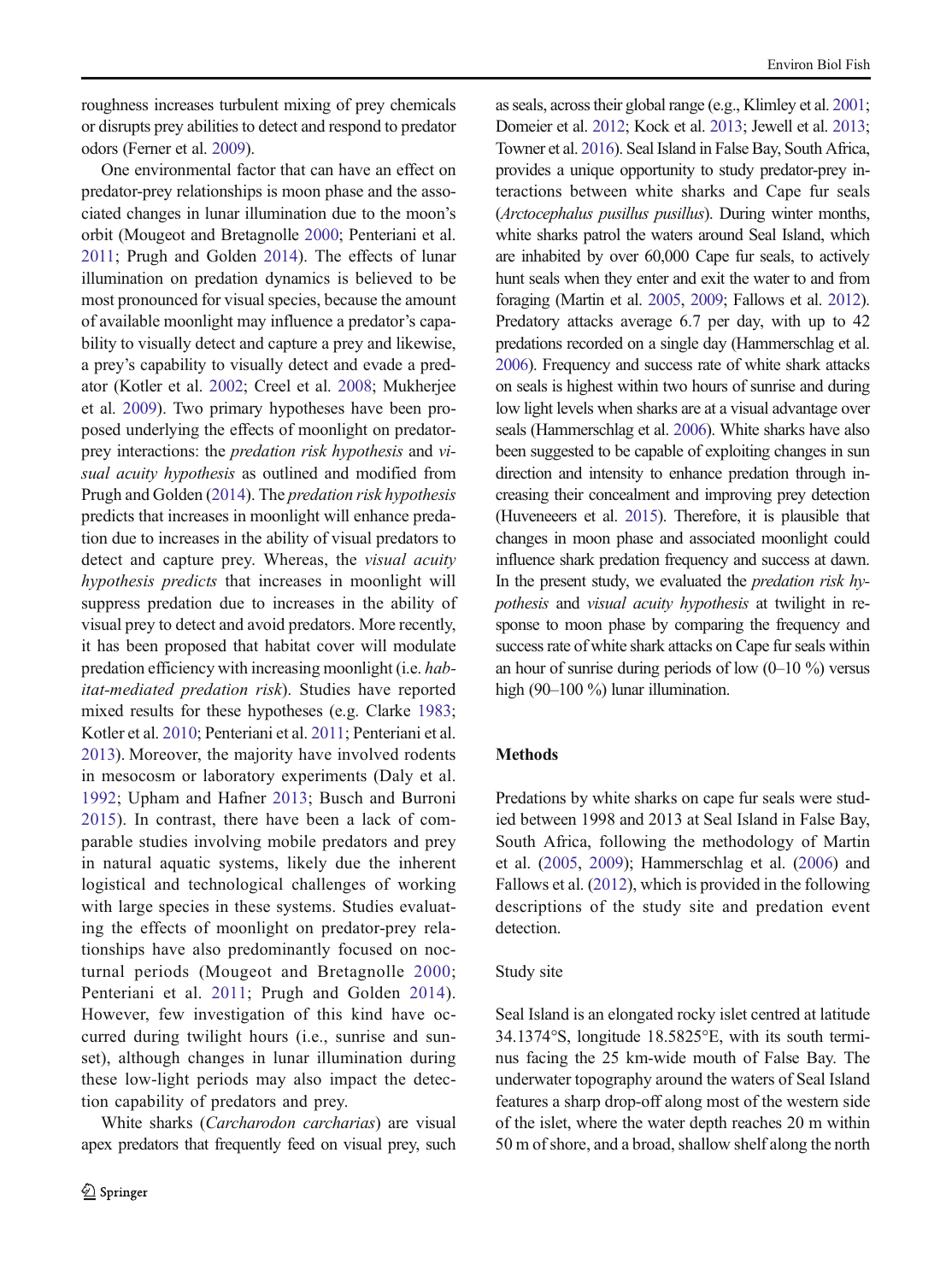east side, where the water does not reach comparable depths until 400 m or more from shore. Seal Island is inhabited by over 60,000 Cape fur seals. The seals typically leave the island in coordinated groups of 5– 20 to feed in False Bay or up to 12–30+ km offshore, outside of the Bay, returning to the island at irregular intervals as solitary individuals or often in groups of 2–3 and occasionally larger. The primary entry/exit point for the seals, termed the 'Launch Pad', is an identifiable spot seaward of a small rock outcrop located off the south end of the island. Seals mostly travel to and from the Island via porpoising at the surface where they are attacked by sharks hunting below.

### Predation events

Observations were made at Seal Island during every month by one or two boats. At least part of the research team averaged some 200 days per year on the water, although the majority of observation occurred during winter months (May–September), when most predatory activity occurs (Hammerschlag et al. [2006\)](#page-6-0). The research vessel arrived and began observations at Seal Island at about 0700 h  $(\sim 1.5$  h before sunrise), sea conditions permitting.

As described in Fallows et al. [\(2012\)](#page-6-0), predatory events were detected at the surface by one or more of the following: (1) white shark breach with a seal in its mouth or a seal leaping away from its mouth; (2) a sudden change in the travel behavior of seals, switching from directional porpoising to zigzag evasive maneuvers with a shark in pursuit; (3) a splash accompanied by a blood stain, oil slick, a distinctive odor, and by any of the following indicators such as a floating seal head or entrails floating on the surface or trailing from the gill openings of a white shark in the immediate vicinity and/ or highly localized plunge-diving black-backed kelp gulls (Larus dominicanis vetula) picking up and feeding on seal entrails. Any subsurface kills could be detected by the appearance of a blood stain at the surface and floating seal entrails. Observed predatory events were recorded and classified as unsuccessful, in which the seal escaped, or successful, in which the seal was consumed.

Attacks by white sharks occur at the surface on seals porpoising to and from the Island. Attacks are concentrated on the southern side of the Island, close to shore (within 2 km). Thus, by positioning at the south end of Seal Island where the majority of predatory activity

occurs, a single vessel can survey at least 270° uninterrupted to a distance of at least 3.5 km.

### Seal movements

To obtain a sample of seal availability and movement around the Island, the time and number of seal groups leaving from and returning to Seal Island per day was recorded in the 2003 field season over 21 days.

## Moon data & light levels

Lunar data was extracted from the US Naval Office's Astronomical Applications Department [\(http://aa.usno.](http://aa.usno.navy.mil/data/docs/MoonFraction.php) [navy.mil/data/docs/MoonFraction.php](http://aa.usno.navy.mil/data/docs/MoonFraction.php)). These data were the percent of the moon illuminated at midnight in the southern hemisphere in the time zone of South Africa (i.e. Universal Time  $-2$  h). To evaluate potential relationships between shark predation and lunar illumination, we considered "full moon" periods as those days where 90–100 % of the moon was illuminated. We considered "new moon" periods as those days where  $0-10$  % of the moon was illuminated.

# Data analyses

While observations were made year-round, we focused our analyses on data collected during the winter months when white sharks aggregate at Seal Island to actively hunt juvenile Cape fur seals. To standardize data analyses and avoid the confounding effects of illumination from full sunlight on potential relationships between predations and moon illumination, we restricted our analysis to predation data collected at dawn, between 07:00 h and 09:30 h (approximately  $\pm 1$  h of sunrise). We considered a 120–150 min observational period between 07:00 h and 09:30 h per day as a sample.

Predation data were not normally distributed, even after transformation, and thus were not suitable for parametric statistical comparisons. Thus, we statistically compared frequency of all predation events and successful kills during new moon (0–10 % illumination) versus full moons (90–100 % illumination) using three metrics. First, we used Kruskal-Wallis tests to compare the number of predations per sample as well as the number of kills per sample during full versus new moon periods. Second, we similarly used Kruskal-Wallis tests to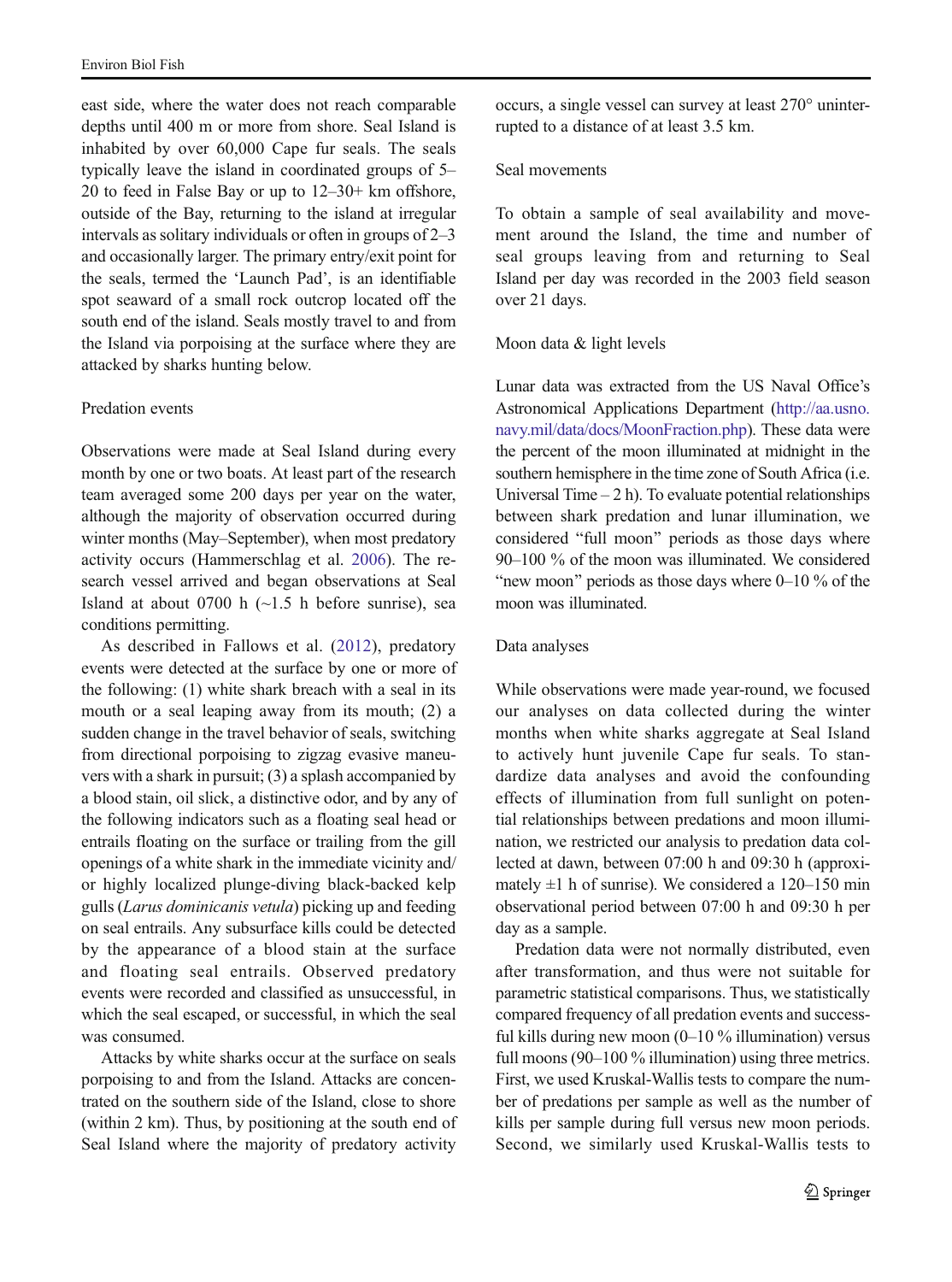compare the number of predations observed per hour as well as the number of kills per hour for each sample during full versus new moons. Third, we used chisquared analyses to compare the percent of samples in which a predation event and/or a kill occurred during new versus full moons.

Seal movement data collected between July 1 and August 10 were normally distributed and thus suitable for parametric statistics. Therefore, we used ANOVA to compare the mean number of seal groups moving about Seal Island during new versus full moons.

# **Results**

Between 1998 and 2013, 219 sampling events occurred between 07:00 h and 09:30 h under full moon ( $N = 116$ ) samples) versus new moon ( $N = 103$  samples). These samples accounted for a total of 1476 predations, 650 predations (262 kills) occurring during full moons and 826 predation events (404 kills) during new moons. This corresponded with a mean  $\pm$  SE of 5.6  $\pm$  0.6 predations per sample during full moon versus  $8.0 \pm 0.7$ predations per sample during new moons (Fig. [1](#page-4-0)). Similarly, mean  $\pm$  SE kills per sampling period was  $2.3 \pm 0.3$  during full moons and  $3.9 \pm 0.4$  per sample period during new moons (Fig. [1](#page-4-0)). Total predations per sample was significantly higher during new versus full moon periods (Kruskal-Wallis,  $P \leq 0.01$ ) as was total kills per sample (Kruskal-Wallis,  $P \le 0.0002$ , Table [1](#page-4-0); Fig. [1](#page-4-0)a). Predations per hour was significantly higher on new versus full moons (Kruskal-Wallis,  $P = 0.002$ ) as was kills per hour (Kruskal-Wallis,  $P = 0.01$ ; Table [1,](#page-4-0) Fig. [1b](#page-4-0)). The percent of sampling periods in which a predation event occurred did not significantly differ (Chi-square,  $P = 0.95$ ) during new moons (predations occurred in 90 % of samples) versus full moons (predations occurred 91 % of samples). Similarly, the percent of sampling periods in which a kill occurred did not significantly differ (Chi-Square,  $P = 0.11$ ) during new moons (kills occurred in 84 % of samples) versus full moons (kills occurred in 76 % of samples).

Sampling of seal groups moving to and from Seal Island revealed no significant differences (ANOVA,  $P = 0.65$ ) in the number of seal groups moving about the Island during new moon (57 seal groups) and full moons (62 seal groups) between 07:00 h and 09:30 h.

## Discussion

Data collected over 16 years on 1476 natural predation events between white sharks and Cape fur seals demonstrated that during winter months, the probability of at least one white shark attack and successful kill on a seal was equal within approximately an hour of sunrise on a full versus new moon. However, both shark attack frequency and seal capture success was significantly higher during new moon  $(0-10\%$  lunar illumination) compared to full moon (90–100 % lunar illumination) periods. Data collected on seal movements about the Island suggest these results are not driven primarily by differences in the availability of seals. Our findings are consistent with the visual acuity hypothesis that predicts moonlight will increase the ability of visual prey to detect and avoid predators (based on Prugh and Golden [2014](#page-7-0)). Below we discuss how differences in lunar illumination may effect a white shark's ability to detect, isolate and ambush seals as well as a seal's ability to detect and evade an attacking shark.

Light intensity influences the visual range of predator and prey, directly affecting their foraging decisions (Lima and Dill [1990\)](#page-7-0). The visual capabilities of white sharks remain unknown, but histological examination of the white shark retina has revealed a rod-to-cone ratio of 4:1 and retinal specializations consistent with scotopic vision (Gruber and Cohen [1985](#page-6-0)). In terms of a seal's visual capability, they should be able to visually identify a white shark at distances of about 4.8 m under sunlit conditions and approximately 2.6 m under crepuscular condition when at the surface looking down below (Martin and Hammerschlag [2012](#page-7-0)). Thus a white shark's ability to ambush seals undetected is hindered during higher light conditions. Indeed, Hammerschlag et al. [\(2006](#page-6-0)) found that at Seal Island, white shark daily frequency of attack and seal capture success rate was highest (55 %) during low light levels ( $\leq$ 200  $\mu$ E), but declined significantly during high light conditions  $(>=300 \mu E)$ . White sharks appear to have the behavioral flexibility and cognitive ability to detect changes in ambient light levels and modify their feeding behavior in real time in response to environmental clues (Huveneeers et al. [2015\)](#page-6-0). White sharks at Seal Island appear to cease daily hunting activity when their seal capture success rate drops to about 40 % during high light levels, likely to conserve time and energy during these unproductive conditions (Martin et al. [2005\)](#page-7-0). During periods of full moons, ambient light levels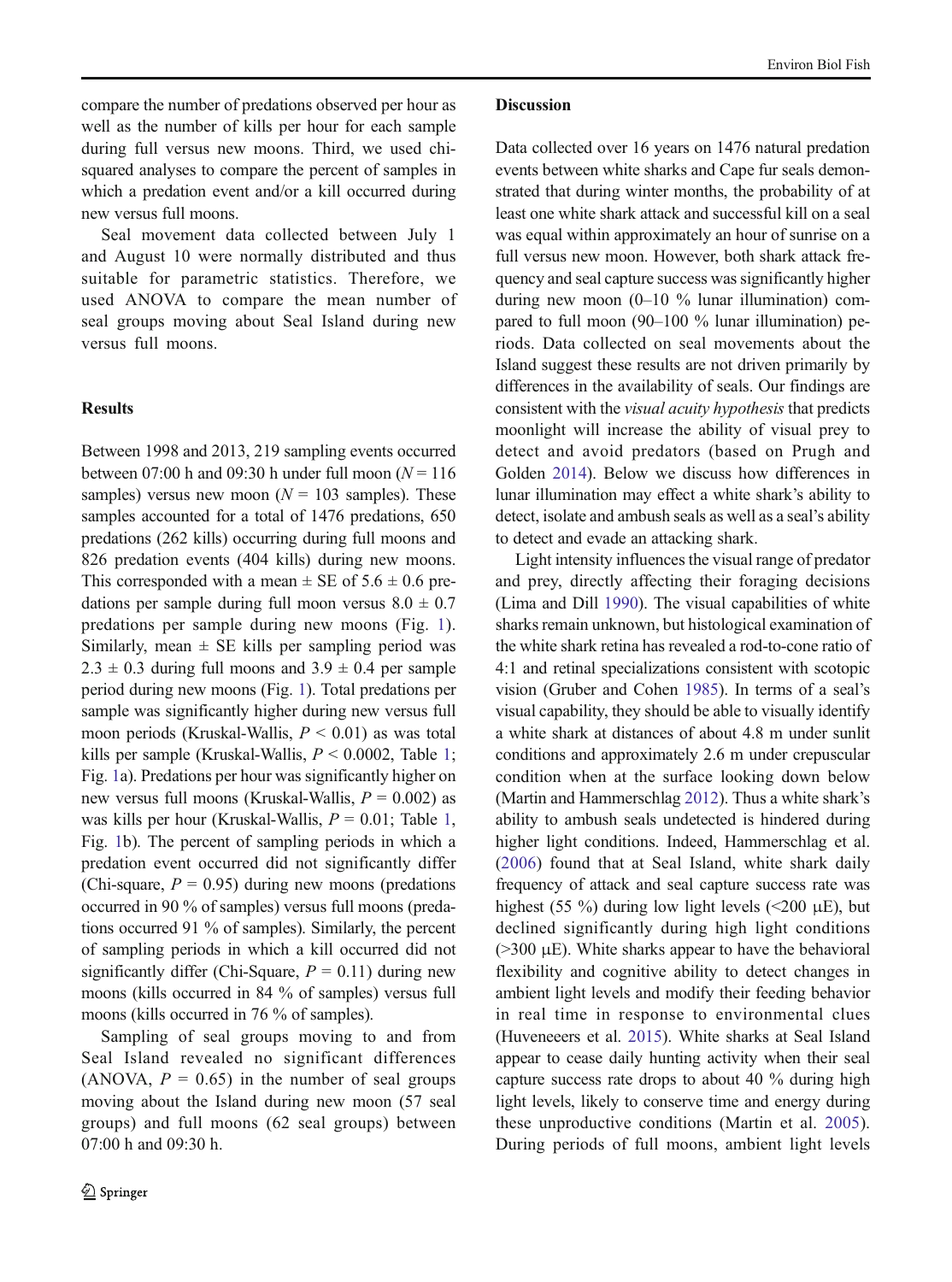<span id="page-4-0"></span>

Fig. 1 Mean ± standard error (S.E.) of total predation events and kills observed per sample a and per hour b during new (0–10 % lunar illumination) and full moon (90–100 % lunar illumination) periods

around Seal Island are higher ( $>300 \mu E$ ) within an hour of sunrise than compared to ambient light levels at the same time  $(<200 \mu E$ ) during new moon periods (Hammerschlag et al. [2006](#page-6-0)). Accordingly, we hypothesize that the decrease in white shark attack frequency and success during full moons at sunrise is a result of the increased lunar illumination in addition to sunlight that effectively reduces a white shark's stealth and ambush ability, enabling seals to better visually detect and potentially avoid an attacking shark (Fig. [2\)](#page-5-0). Consequently, sharks may reduce hunting activity as well as incur lower predatory success as reflected in the data.

Hammerschlag et al. [\(2006](#page-6-0)) proposed that during the night, a full moon may silhouette a cape fur seal's location against the surface, rendering the seal more visible to a hunting white shark and thus vulnerable to predation from a shark concealed through dark water below. Moreover, the added lunar illumination may allow a shark to more efficiently isolate a single seal target from a group at night which would otherwise likely be more difficult for a shark during a new moon. Trillmich and Mohren ([1981\)](#page-7-0) found that Galapagos fur seals (Acrctocephalus galapagensis) reduced at sea excursions during full moons, potentially as an anti-predatory strategy to avoid being silhouetted at the water surface in the moonlight, thereby reducing vulnerability to shark predation. Here, we also hypothesize that the lower white shark attack frequency and prey capture success observed during our sampling could also be due, at least in part, by an increase in nocturnal shark hunting prior to sunrise enabled by lunar illumination from a full moon (consistent with the *predation risk hypothesis*). Thus by sunrise, sharks may already be satiated or finished their peak predation activity. Such a result is consistent with white sharks hunting Cape fur seals at a rookery in Mossel Bay, South Africa, in which shark predation peaks in the early night believed to be the result of light pollution from the city providing sharks with a visual advantage to detect seals silhouetted at the surface, while sharks remain camouflaged from below through dark water (E. Gennari, pers. Comm.).

| Lunar phase | Variable            | Mean | Std error | N   | Lower quartile | Median | Upper quartile |
|-------------|---------------------|------|-----------|-----|----------------|--------|----------------|
| <b>New</b>  | Predations / sample | 8.0  | 0.7       | 103 | 2.0            | 7.0    | 12.0           |
|             | Kills / sample      | 3.9  | 0.4       | 103 | 1.0            | 2.0    | 6.0            |
|             | Predations/hr       | 3.8  | 0.3       | 103 | 1.0            | 3.0    | 5.6            |
|             | Kills $/$ hr        | 1.8  | 0.2       | 103 | 0.5            | 1.0    | 2.8            |
| Full        | Predations / sample | 5.6  | 0.6       | 116 | 2.0            | 4.0    | 8.0            |
|             | Kills / sample      | 2.3  | 0.3       | 116 | 1.0            | 1.0    | 3.0            |
|             | Predations / hr     | 2.6  | 0.3       | 116 | 0.9            | 1.8    | 3.7            |
|             | Kills $/$ hr        | 1.0  | 0.1       | 116 | 0.4            | 0.5    | 1.4            |
|             |                     |      |           |     |                |        |                |

Table 1 Summary statistics for total predation events and successful kills per sample and per hour during new moon and full moon periods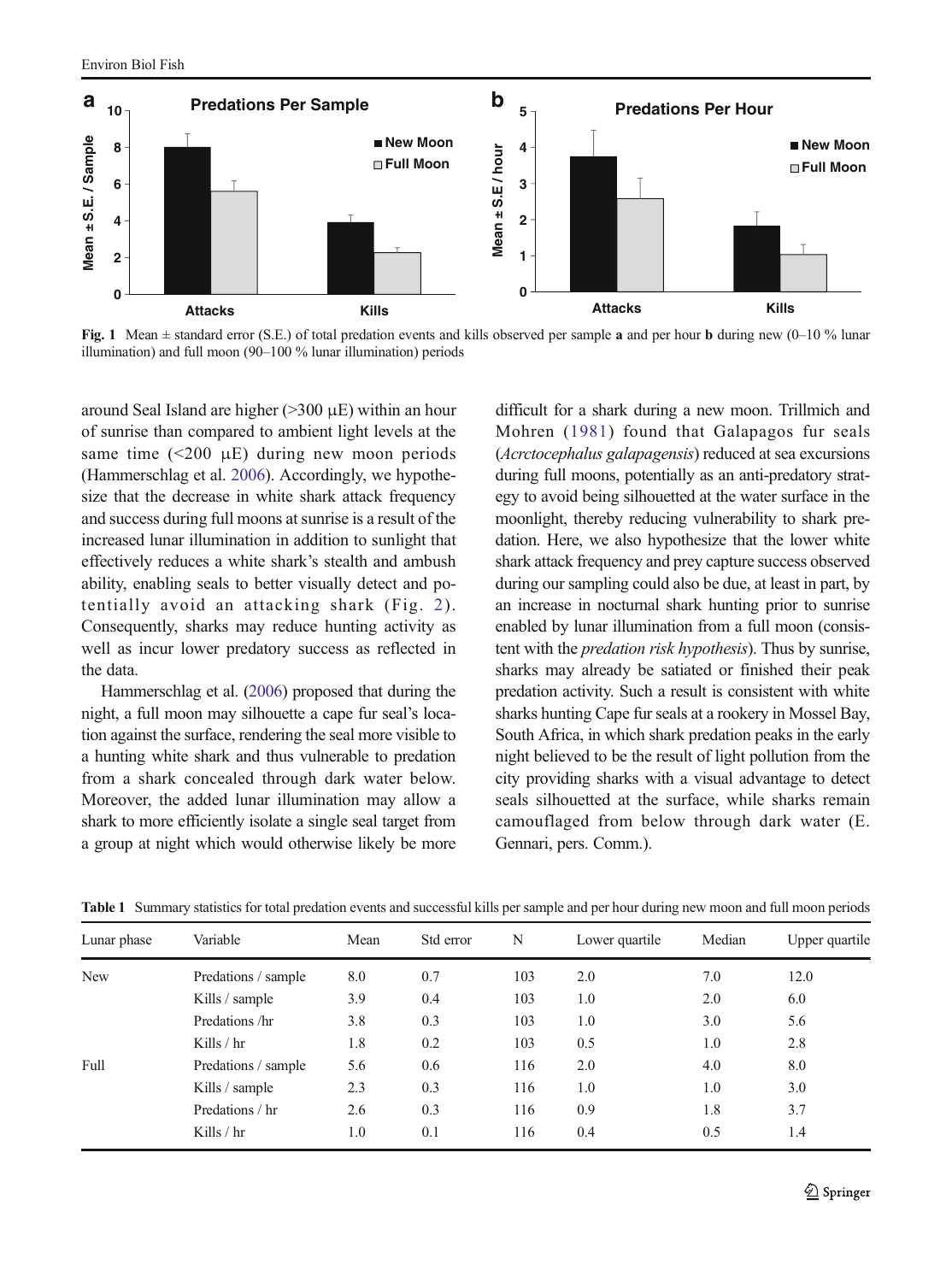<span id="page-5-0"></span>

Fig. 2 Photo sequence of an unsuccessful predation attempt by a white shark on a Cape fur seal at sunrise during a full moon. In  $a$ , the seal was able to avoid the advancing white shark, potentially

due to added lunar illumination (moon in top right corner of b) that enabled the seal to visually detect the approaching shark from below

Nocturnal trips to our study site have revealed that seal departures from the Island at night are far greater than during any other time of day. This is consistent with acoustic tracking data of Cape fur seals at Seal Island that has revealed increased seal movement about the Island at night (Laroche et al. [2008\)](#page-6-0). We suspect that this is due to reduced predation risk to seals moving under the cover of darkness. Indeed, Cape fur seals at the study site undertake nocturnal movements about Seal Island during the winter months when white sharks are actively hunting at the Island (i.e. high risk season); but in contrast, seals do not exhibit any diel patterns in movements during summer months when sharks are not actively hunting seals (i.e. low risk season) (De Vos et al. [2015\)](#page-6-0). Given that white sharks likely have the ability to detect and approach seals in complete darkness using sound, vibration or smell (Fay et al. [1974](#page-6-0); Maruska [2001;](#page-7-0) Casper and Mann [2007](#page-6-0); Gardiner and Atema [2007](#page-6-0), [2014\)](#page-6-0), we hypothesize that it is difficult for sharks to isolate a single seal target from within a large group in complete darkness which is why predation risk to seals is reduced at night and consequently why seals primarily move about the Island at night. Indeed, when we have towed a single seal decoy at night under dark conditions, where there are no apparent visual cues for the sharks but still mechanical signals through sound and vibration, we have documented attacks on the decoy. In contrast, preliminary observation at night have revealed relatively fewer attacks on groups of seals moving about the Island as compared to during the day, despite the high availability of seals at night.

A limitation of our study is that we did not assess nocturnal predator-prey relationships at Seal Island and the potential influences of changes in lunar illumination on such interactions at night. Thus, further research is needed at Seal Island at night during full and new moon conditions to test our hypotheses. In July and August 2015, we conducted a preliminary study of this kind that included tows of seal decoys, use of imaging sonar, acoustic tracking of white sharks and observations for natural predation events using low light cameras during new and full moons. These preliminary data provided some initial support for our hypotheses, but additional research of this kind is needed to investigate further.

In summary, here we found that attack frequency and success of white shark predation on Cape fur seals within an hour of sunrise was reduced during periods of full moon compared to new moon in a manner consistent with the visual acuity hypothesis. We propose that this is due to changes in lunar illumination that affect the detection capabilities of sharks and seals and their associated sensory modalities which can differ by photoperiod. Specifically, during full moon periods, we hypothesize that white sharks at night are at a visual advantage over seals which are silhouetted at the surface in the moon light and easier to isolate as targets within groups, while sharks remain camouflaged hunting below through deep murky water. However, at sunrise, we propose this advantage shifts to seals as the added lunar illumination, combined with sunlight, may decrease shark stealth and increase the ability of seals to detect and avoid sharks. Taken together, our findings build on previous research revealing that lunar illumination can effect a predator's capability to visually isolate and capture prey, and in turn, a prey's capability to detect and evade a predator; and further, that such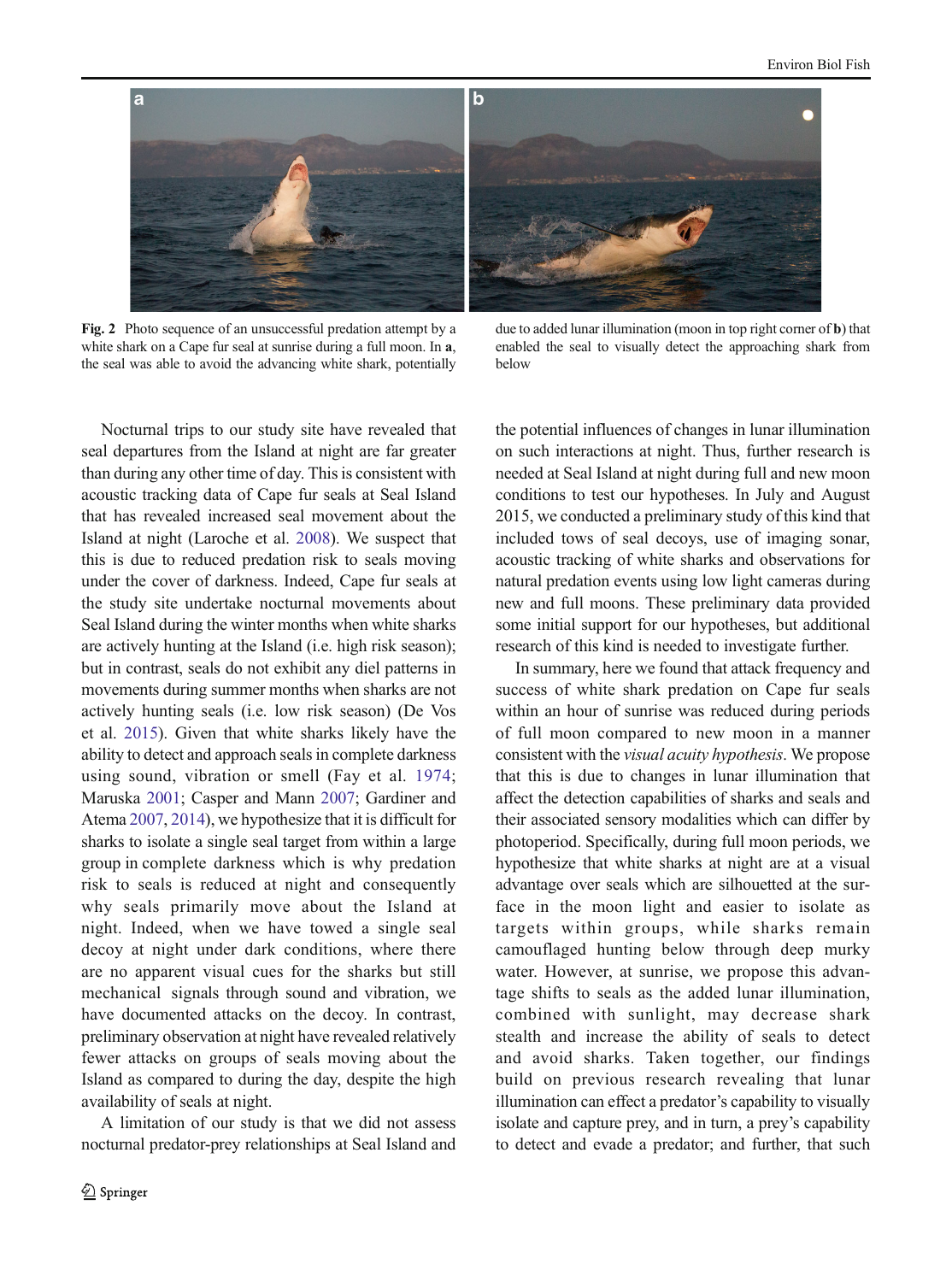<span id="page-6-0"></span>lunar effects on predator-prey dynamics can be context specific, moderated by visual acuity and habitat characteristics (Prugh and Golden [2014\)](#page-7-0).

Acknowledgments We thank all the assistants, participants, and filmmakers throughout the years that supported this work, including the guests of Apex Shark Expeditions that made data collection possible. We especially thank Loretta Lutackas who spent months digitizing field notes and organizing all data. Thanks to Natascha Wosnick for formatting the paper. Thanks to Fiona McLellan for data and field assistance. We are grateful to the crew of Apex Shark Expeditions for their daily assistance in data collection. This work was conducted under permits from the South African Department of Environmental Affairs and with permission from the University of Miami Institutional Animal Welfare and Care Committee. We thank the reviewers for their comments which helped strengthen our manuscript.

# References

- Busch M, Burroni NE (2015) Foraging activity of commensal Mus musculus in semi-captivity conditions. Effect of predator odours, previous experience and moonlight. Pest Manag Sci 71(12):1599–1604. doi:[10.1002/ps.3962](http://dx.doi.org/10.1002/ps.3962)
- Casper BM, Mann DA (2007) Dipole hearing measurements in elasmobranch fishes. J Exp Biol 210(1):75–81. doi[:10.1242/](http://dx.doi.org/10.1242/jeb.02617) [jeb.02617](http://dx.doi.org/10.1242/jeb.02617)
- Clarke JA (1983) Moonlight's influence on predator/prey interactions between short-eared owls (Asio flammeus) and deermice (Peromyscus maniculatus. Behav Ecol Sociobiol 13(3):205–209. doi[:10.1007/BF00299924](http://dx.doi.org/10.1007/BF00299924)
- Creel S and Christianson D (2008) Relationships between direct predation and risk effects. Trends Ecol Evol 23(4): 194. doi: [10.1016/j.tree.2007.12.004](http://dx.doi.org/10.1016/j.tree.2007.12.004)
- Creel S, Winnie JA, Christianson D. Jr., Liley S (2008) Time and space in general models of antipredator response: tests with wolves and elk. Anim Behav 76: 1139e1146. doi:[10.1016/j.](http://dx.doi.org/10.1016/j.anbehav.2008.07.006) [anbehav.2008.07.006](http://dx.doi.org/10.1016/j.anbehav.2008.07.006)
- Daly M, Behrends PR, Wilson MI, Jacobs LF (1992) Behavioural modulation of predation risk: moonlight avoidance and crepuscular compensation in a nocturnal desert rodent, Dipodomys merriami. Anim Behav 44(1):1–9. doi[:10.1016/](http://dx.doi.org/10.1016/S0003-3472(05)80748-1) [S0003-3472\(05\)80748-1](http://dx.doi.org/10.1016/S0003-3472(05)80748-1)
- De Vos A, Justin O'Riain M, Meyer MA, Kotze PGH, Kock AA (2015) Behavior of Cape fur seals (Arctocephalus pusillus pusillus) in relation to temporal variation in predation risk by white sharks (Carcharodon carcharias) around a seal rookery in False Bay, South Africa. Mar Mam Sci 31(3):1118– 1131. doi[:10.1111/mms.12208](http://dx.doi.org/10.1111/mms.12208)
- Domeier ML, Nasby-Lucas N, Lam CH (2012) Fine-scale habitat use by white sharks at Guadalupe Island, Mexico. Page 121– 132 In: Domeier ML. editor. Global perspectives on the biology and life history of the white shark. Boca Raton, FL CRC Press, pp. 121–132
- Ellis DV (1986) Animal behaviour and its applications. Lewis Publishers, Inc., Chelsea, p. 329
- Estes JA, Terborgh J, Brashares JS, Power ME, Berger J, Bond WJ, Carpenter SR, Essington TE, Holt RD, Jackson JB, Marquis RJ (2011) Trophic downgrading of planet earth. Science 333(6040): 301-306.
- Fallows C, Martin RA, Hammerschlag N (2012) Comparisons between white shark-pinniped interactions at Seal Island (South Africa) with other sites in California. In: Domeier ML. editor. Global Perspectives on the Biology and Life History of the White Sharks Boca Raton, Florida CRC Press p. 105–117.
- Fay RR, Kendall JI, Popper AN, Tester AL (1974) Vibration detection by the macula neglecta of sharks. Comp Biochem Physiol (A) 47(4):1235–1240. doi[:10.1016/0300](http://dx.doi.org/10.1016/0300-9629(74)90097-8)–9629(74) [90097](http://dx.doi.org/10.1016/0300-9629(74)90097-8)–8
- Ferner MC, Smee DL, Weissburg MJ (2009) Habitat com-plexity alters lethal and non-lethal olfactory interactions between predators and prey. Mar Ecol Prog Ser 374:13–22
- Gardiner JM, Atema J (2007) Sharks need the lateral line to locate odor sources: rheotaxis and eddy chemotaxis. J Exp Biol 210(11):1925–1934. doi:[10.1242/jeb.000075](http://dx.doi.org/10.1242/jeb.000075)
- Gardiner JM and Atema J (2014) Flow sensing in sharks: lateral line contributions to navigation and prey capture. In: Bleckmann H, Joachim M, Coombs SL. editors. Flow sensing in air and water Berlin Heidelberg, Springer. p. 127–146.
- Gruber SH, Cohen JL (1985) Visual system of the white shark, Carcharodon carcharias, with emphasis on retinal structure. Memoirs Southern California. Acad Sci 9:61–72
- Hammerschlag N, Martin RA, Fallows C (2006) Effects of environmental conditions on predator–prey interactions between white sharks (Carcharodon carcharias) and cape fur seals (Arctocephalus pusillus pusillus) at Seal Island, South Africa. Environ Biol Fish 76(2–4):341–350. doi[:10.1007/s10641-](http://dx.doi.org/10.1007/s10641-006-9038-z) [006-9038-z](http://dx.doi.org/10.1007/s10641-006-9038-z)
- Huveneeers C, Holman D, Robbins R, Fox A, Endler JA, Taylor AH (2015) White sharks exploit the sun during predatory approaches. Am Nat 185(4):562–570. doi:[10.1086/680010](http://dx.doi.org/10.1086/680010)
- Jewell OJD, Johnson RL, Gennari E, Bester MN (2013) Fine scale movements and activity areas of white sharks (Carcharodon carcharias) in Mossel Bay, South Africa. Environ Biol Fish 96:881. doi:[10.1007/s10641-012-0084-4](http://dx.doi.org/10.1007/s10641-012-0084-4)
- Klimley AP, Le Boeuf BJ, Cantara KM, Richert JE, Davis SF, Van Sommeran S, Kelly JT (2001) The hunting strategy of white sharks (Carcharodon carcharias) near a seal colony. Mar Biol 138:617–636. doi:[10.1007/s002270000489](http://dx.doi.org/10.1007/s002270000489)
- Kock A, O'Riain MJ, Mauff KM, Meÿer M, Kotze D, Griffiths C (2013) Residency, habitat use and sexual segregation of white sharks, Carcharodon carcharias in False Bay, South Africa. PLoS One 8:e55048. doi[:10.1371/journal.pone.0055048](http://dx.doi.org/10.1371/journal.pone.0055048)
- Kotler BP, Brown JS, Dall SRX, Gresser S, Ganey D, Bouskila A (2002) Foraging games between gerbils and their predators: temporal dynamics of resource depletion and apprehension in gerbils. Evol Ecol Res 4: 495e518.
- Kotler BP, Brown J, Mukherjee S, Berger-Tal O, Bouskila, A (2010) Moonlight avoidance in gerbils reveals a sophisticated interplay among time allocation, vigilance and statedependent foraging. Proc R Soc Lond [Biol] 277(1687): 1469–1474. doi[:10.1098/rspb.2009.2036](http://dx.doi.org/10.1098/rspb.2009.2036)
- Laroche RK, Kock AA, Dill LM, Oosthuizen WH (2008) Running the gauntlet: a predator–prey game between sharks and two